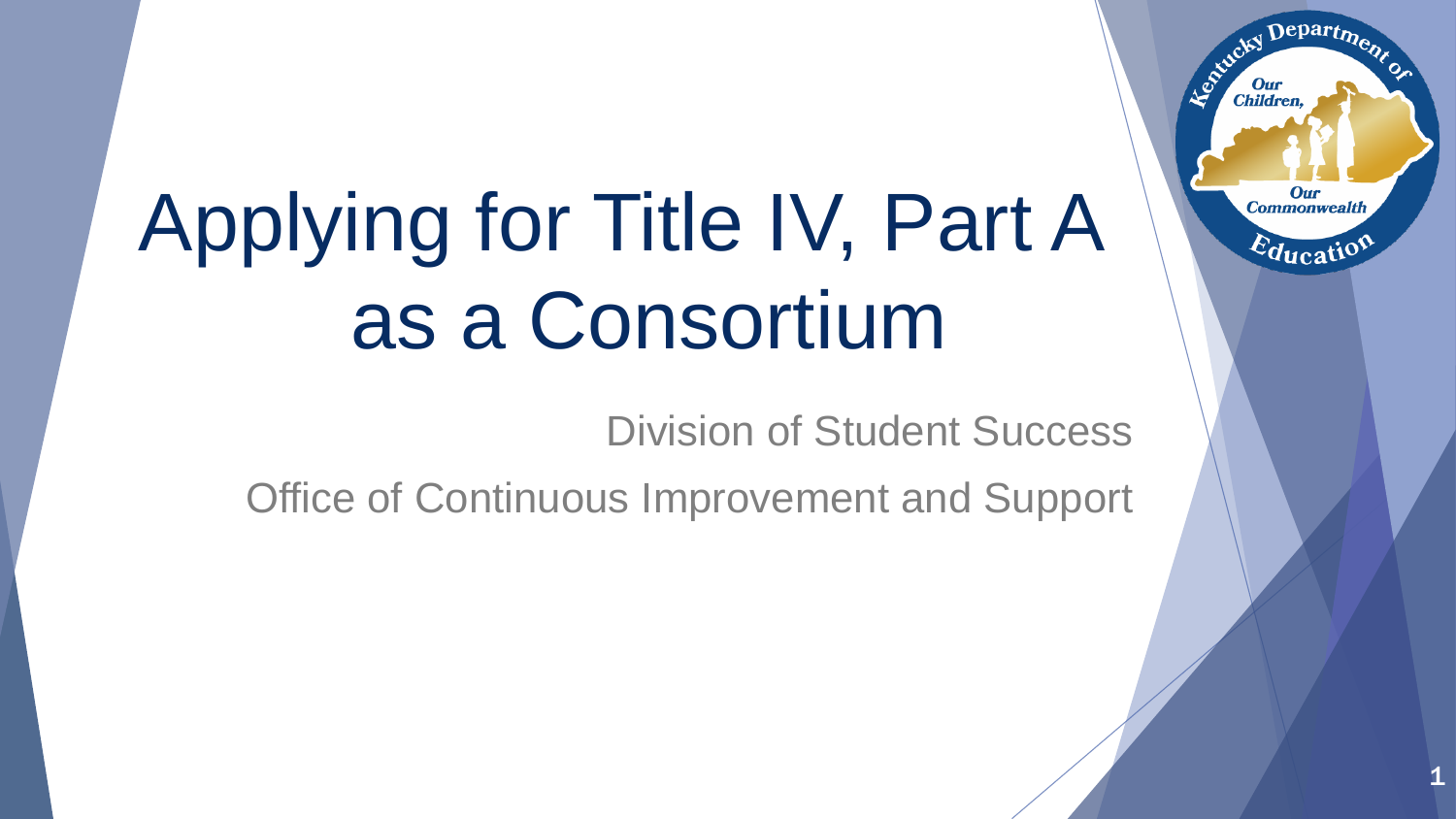### How is a consortium formed for Title IV, Part A?

- Any district can join a consortium for Title IV, Part A.
- There are no funding requirements. All districts have the opportunity to partner with other districts to form a consortium.
- Districts can form a consortium based on location and/or similar needs.

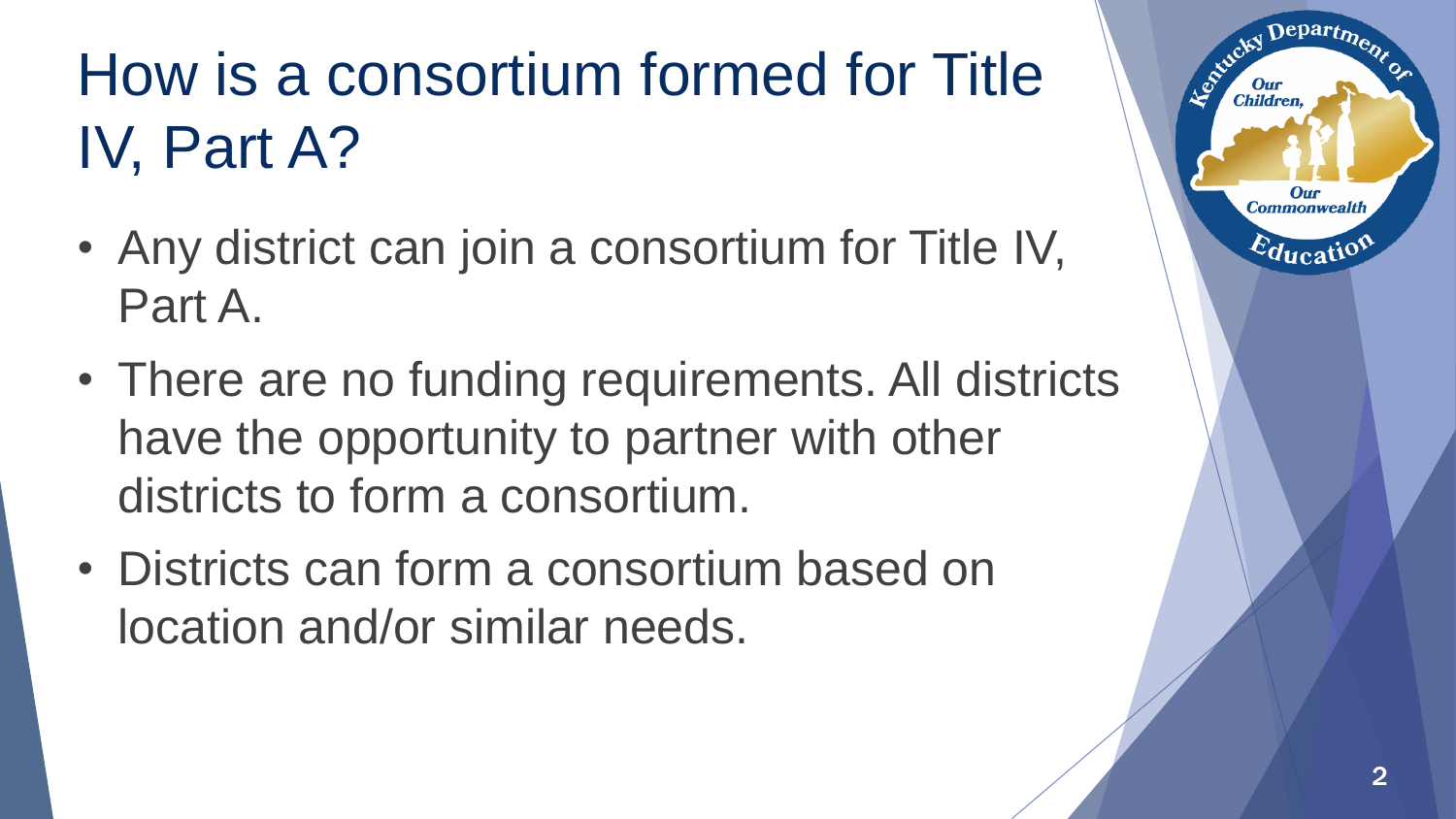### How does a district form a consortium?

- A district forms a consortium by talking with other districts and determining if they would benefit from combining resources to meet their goals under Title IV, Part A.
- The consortium will need to meet with stakeholders during the design and implementation of the application (this is required for districts applying for individual funding as well).

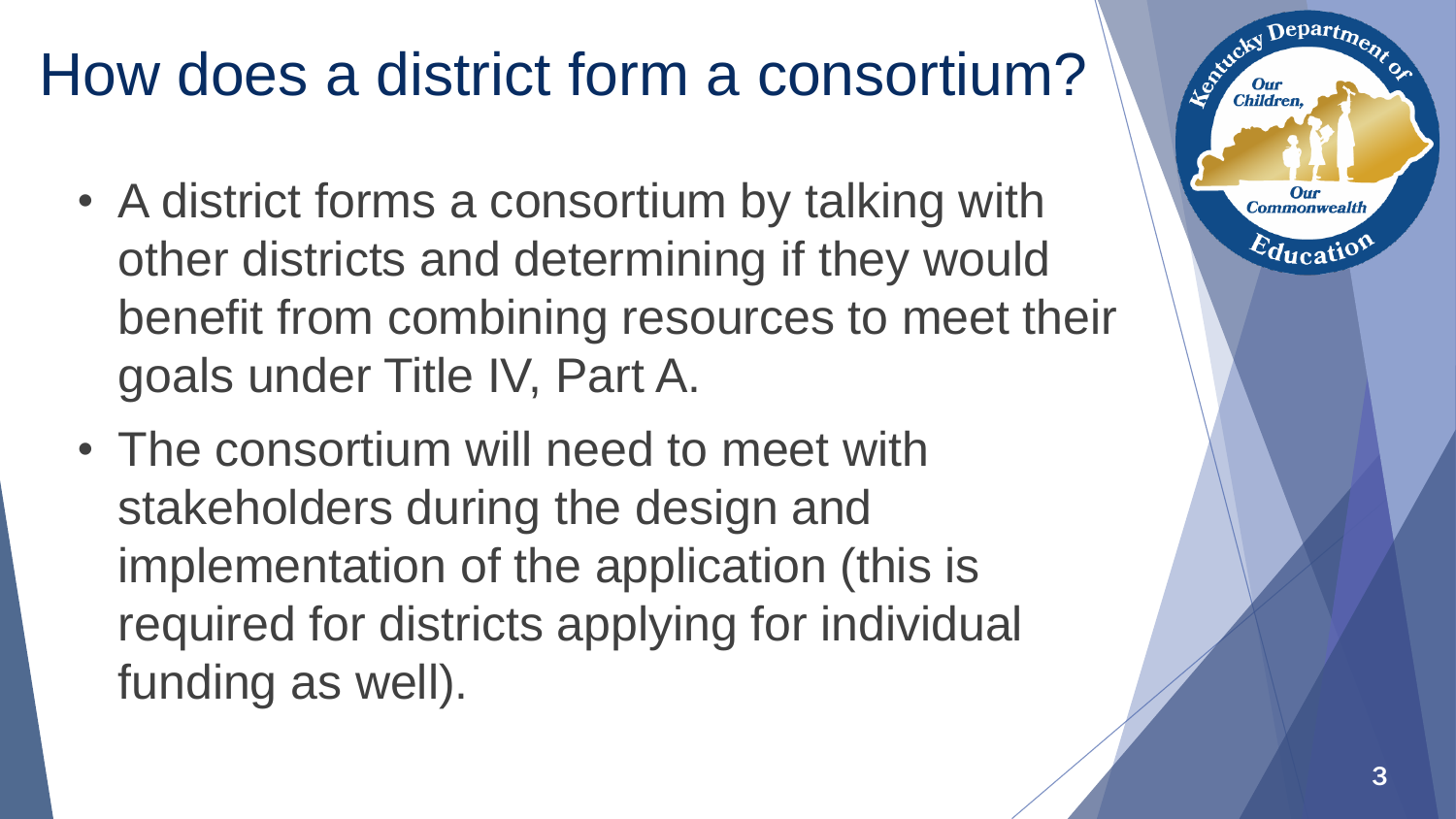### Title IV, Part A Stakeholders

- Parents
- Teachers
- Principals
- Students
- School leaders
- Non-public school teachers, principals, and other school leaders (as applicable)
- Specialized instructional support personnel
- Local government representatives
- Community-based organizations

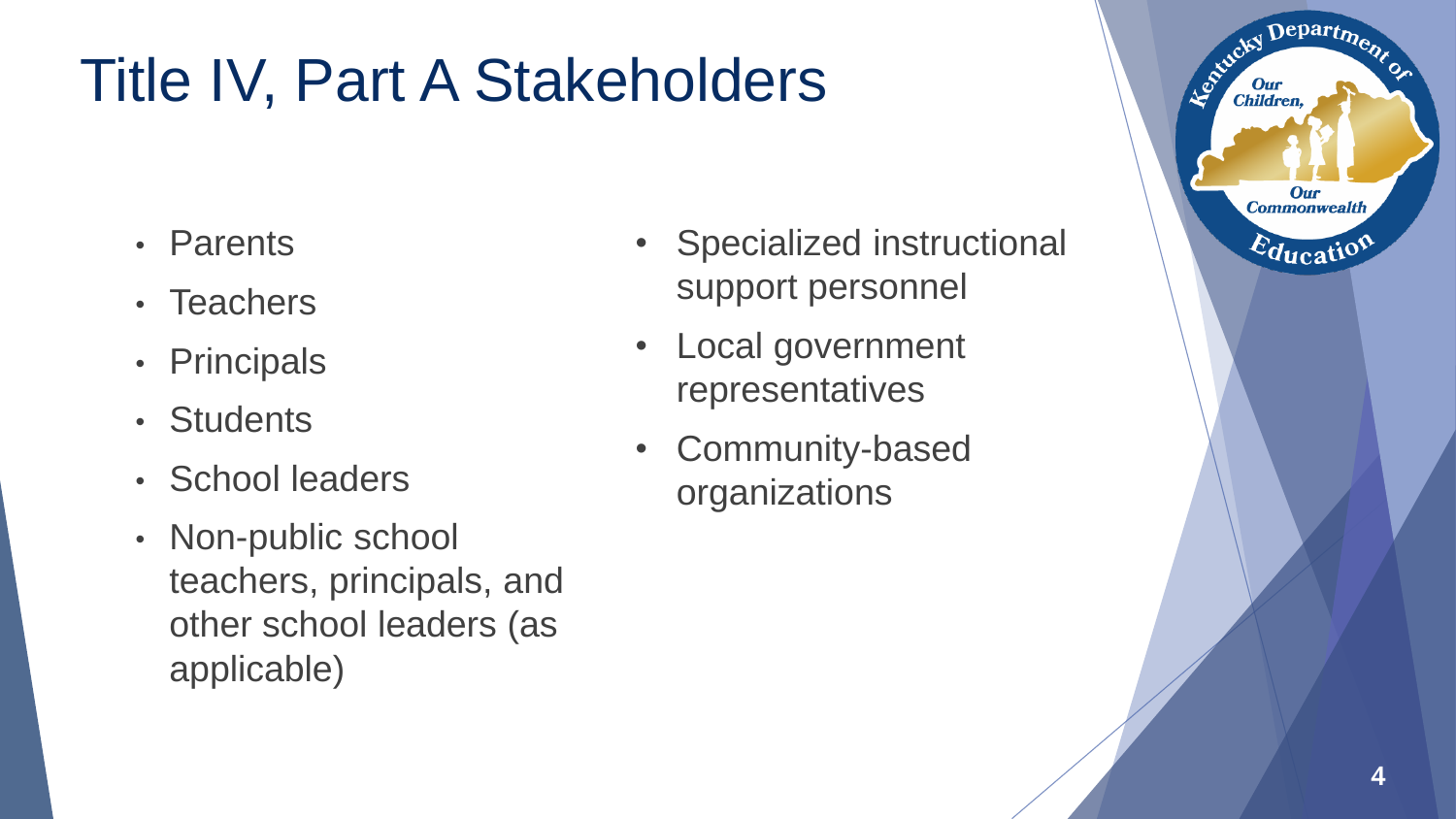### Title IV, Part A Consortium Application Process

- The consortium will select one district to be the Local Educational Agent (LEA)
- Each district will need to complete the Intent to Participate page by the deadline (see Intent to Participate webinar)
- The LEA selected will complete the application on behalf of the consortium

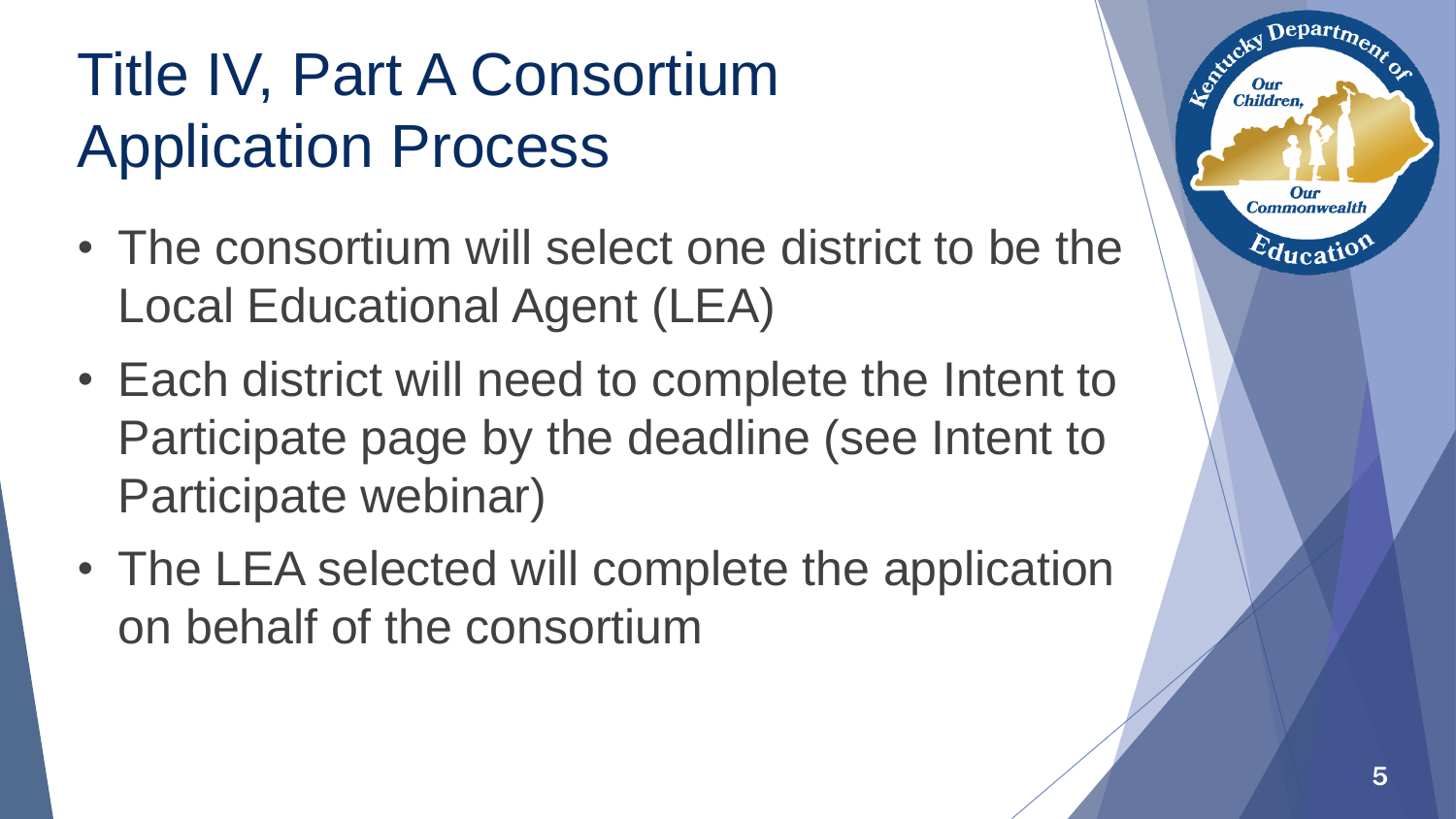# Consortia with funds under \$30,000

- A consortium whose combined funds are under \$30,000 will not need to conduct a Comprehensive Needs Assessment.
- The consortium can use the funding in any of the three content areas:
	- Well-Rounded Educational Opportunities
	- Safe and Healthy Students
	- Effective Use of Technology

**Children** 

**Commonwealtl**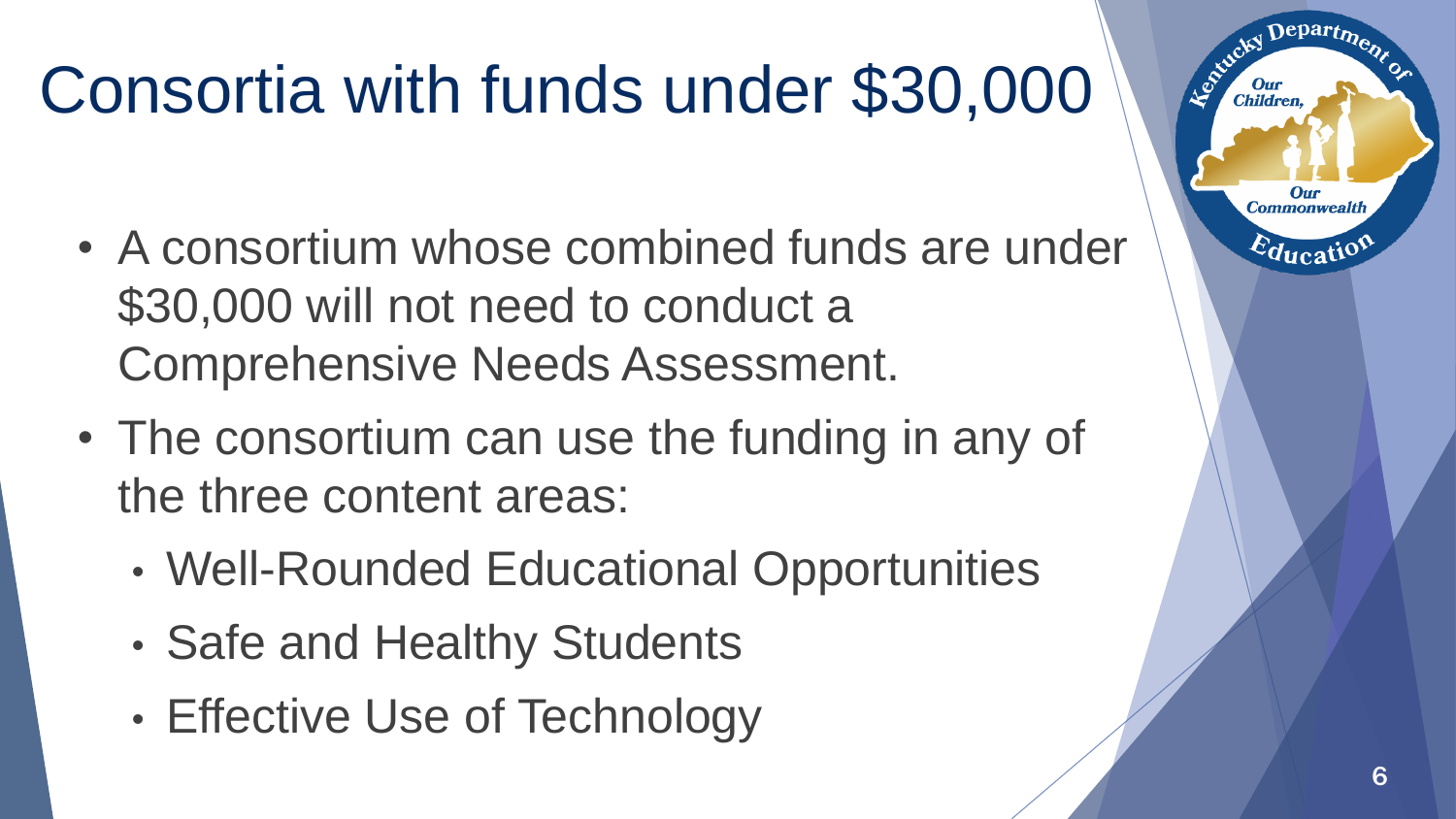### Consortia with funds over \$30,000

- The guidelines for LEAs and a consortium that receive \$30,000 or more is the same.
- A consortium that has a combined total of funds of \$30,000 or more will need to conduct a Comprehensive Needs Assessment.
- Only one Comprehensive Needs Assessment needs to be conducted for the consortium, not one per district.

**Children** 

Our **Commonwealtl**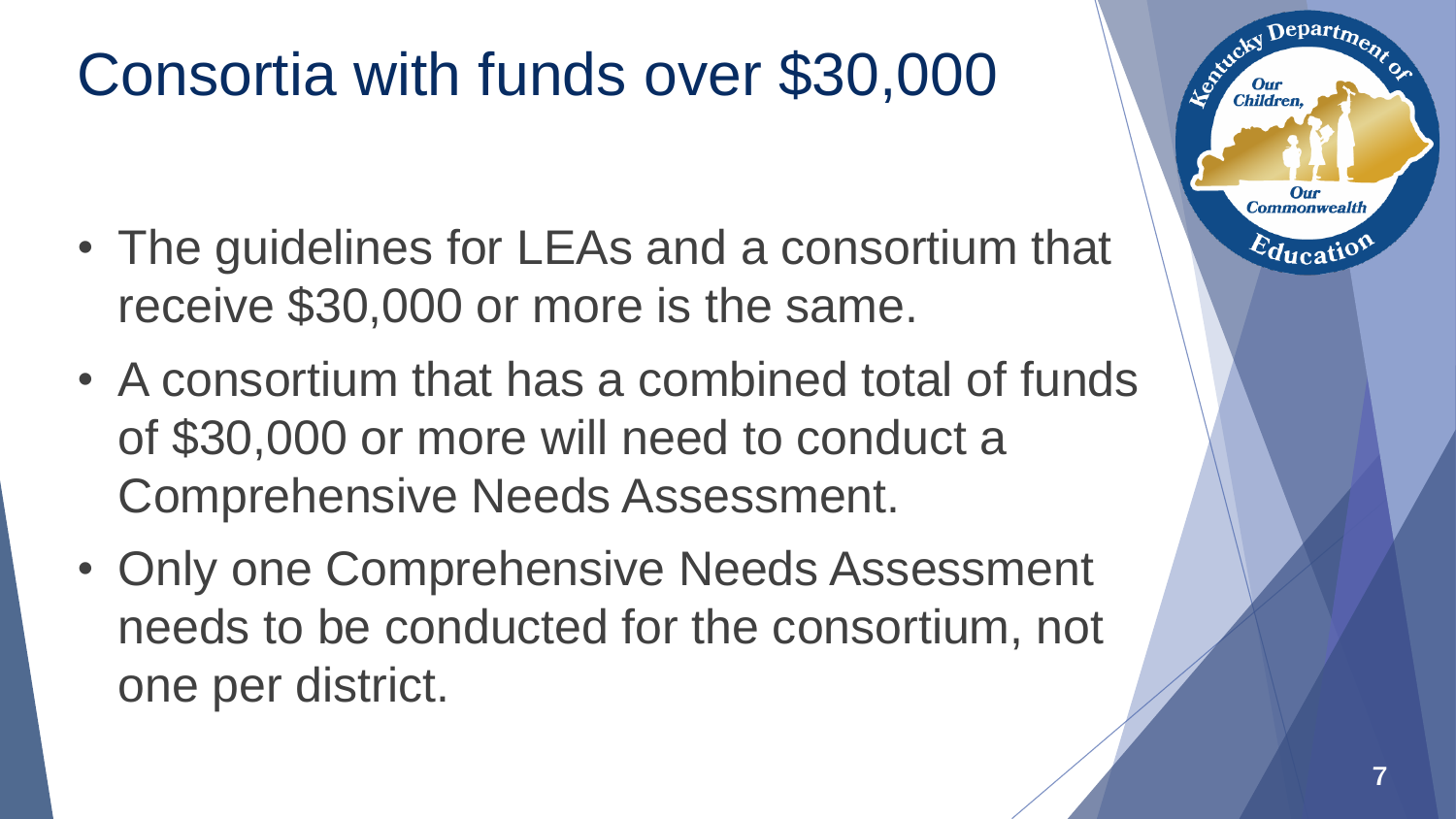### Consortia with funds over \$30,000 (cont.)

The funds must be divided among all three content areas as outlined below:

- At least 20% towards Well-Rounded **Education**
- At least 20% towards Safe and Healthy **Students**
- A portion towards Effective Use of Technology
	- Only 15% of funds in Effective Use of Technology can be used for infrastructure

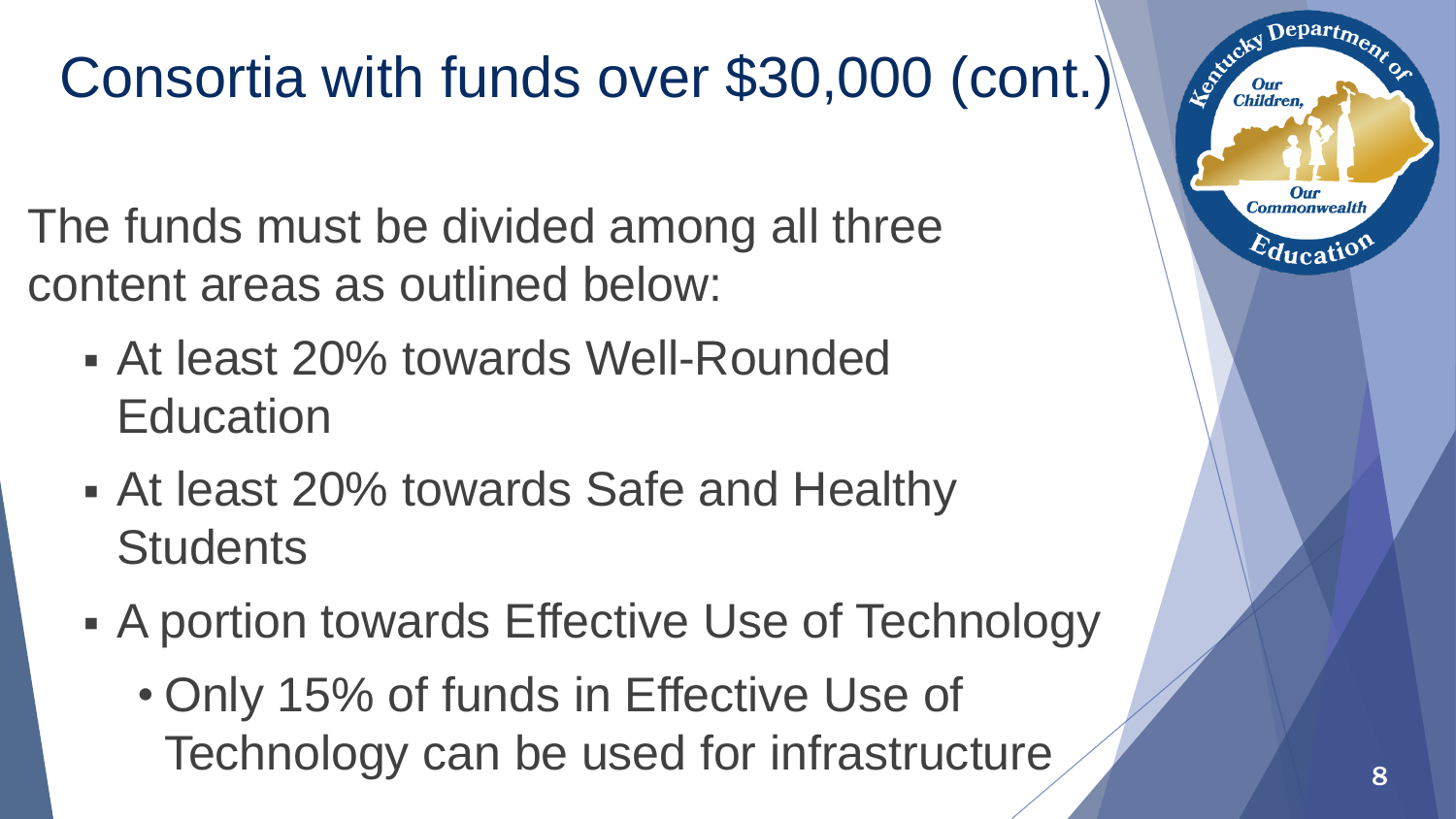### Possible Benefits of a Consortium

- Allows districts to pool resources to implement Title IV, Part A programs
- Hire faculty or staff members that can be shared among each district in the consortium to support Title IV, Part A programs
- Purchase programs that can be shared among each district

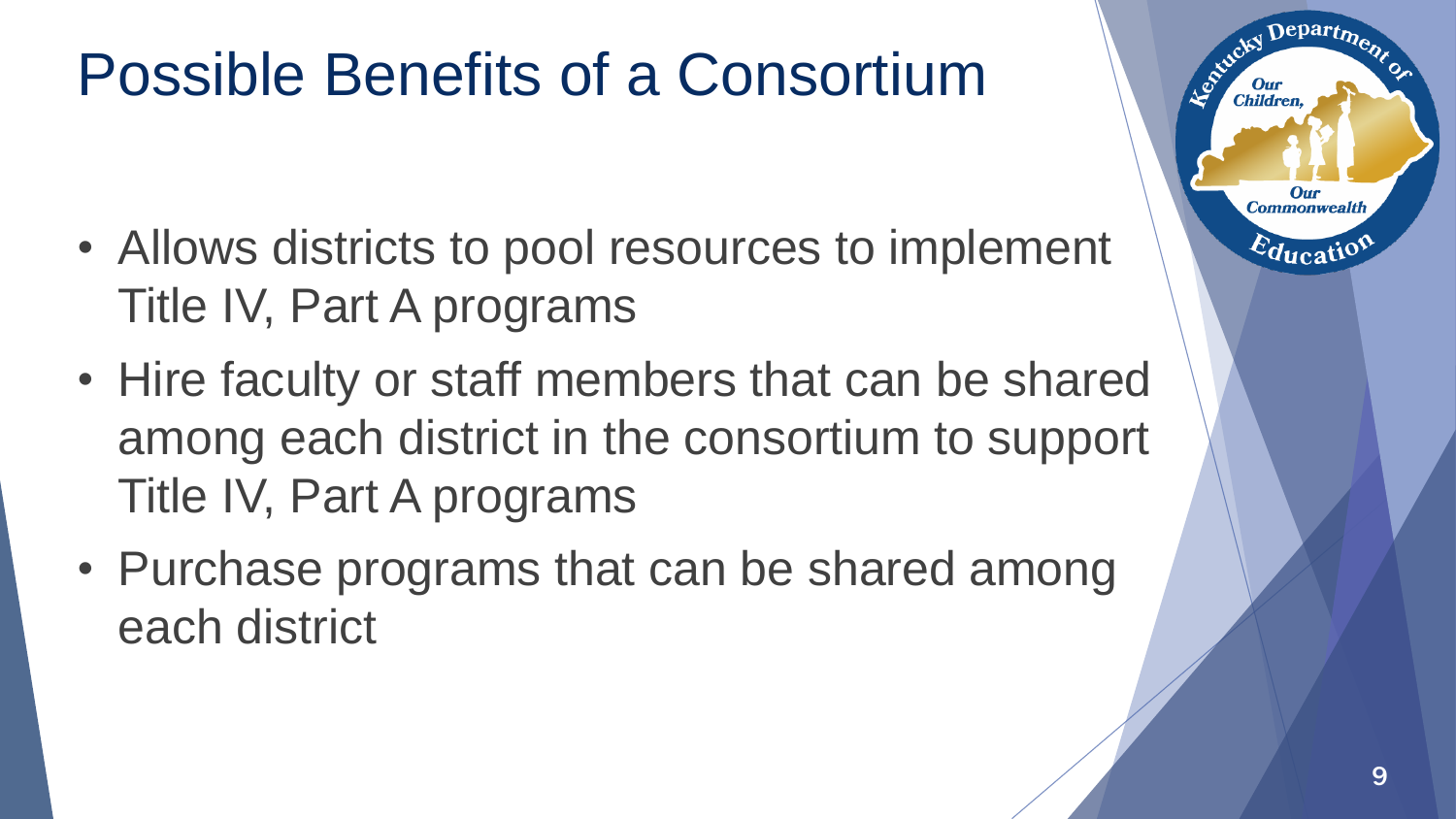### FAQs from Non-Regulatory Guidance

In the case of a consortium of LEAs, do the application *assurances regarding use of funds in the three content areas apply to the consortium as a whole or to each member LEA?* 

The application assurances regarding use of funds apply to the consortium as a whole, i.e. each LEA in a consortium is not required to meet the expenditure requirements individually with respect to its allocation. Thus, a consortium may, for example, spend less than 20 percent of a single member LEA's allocation of SSAE program funds for activities to support well-rounded educational opportunities in that LEA, provided the consortium spends at least 20 percent of its aggregate funds for those activities.

P<https://www2.ed.gov/policy/elsec/leg/essa/essassaegrantguid10212016.pdf><br>10

Depart<sub>m</sub>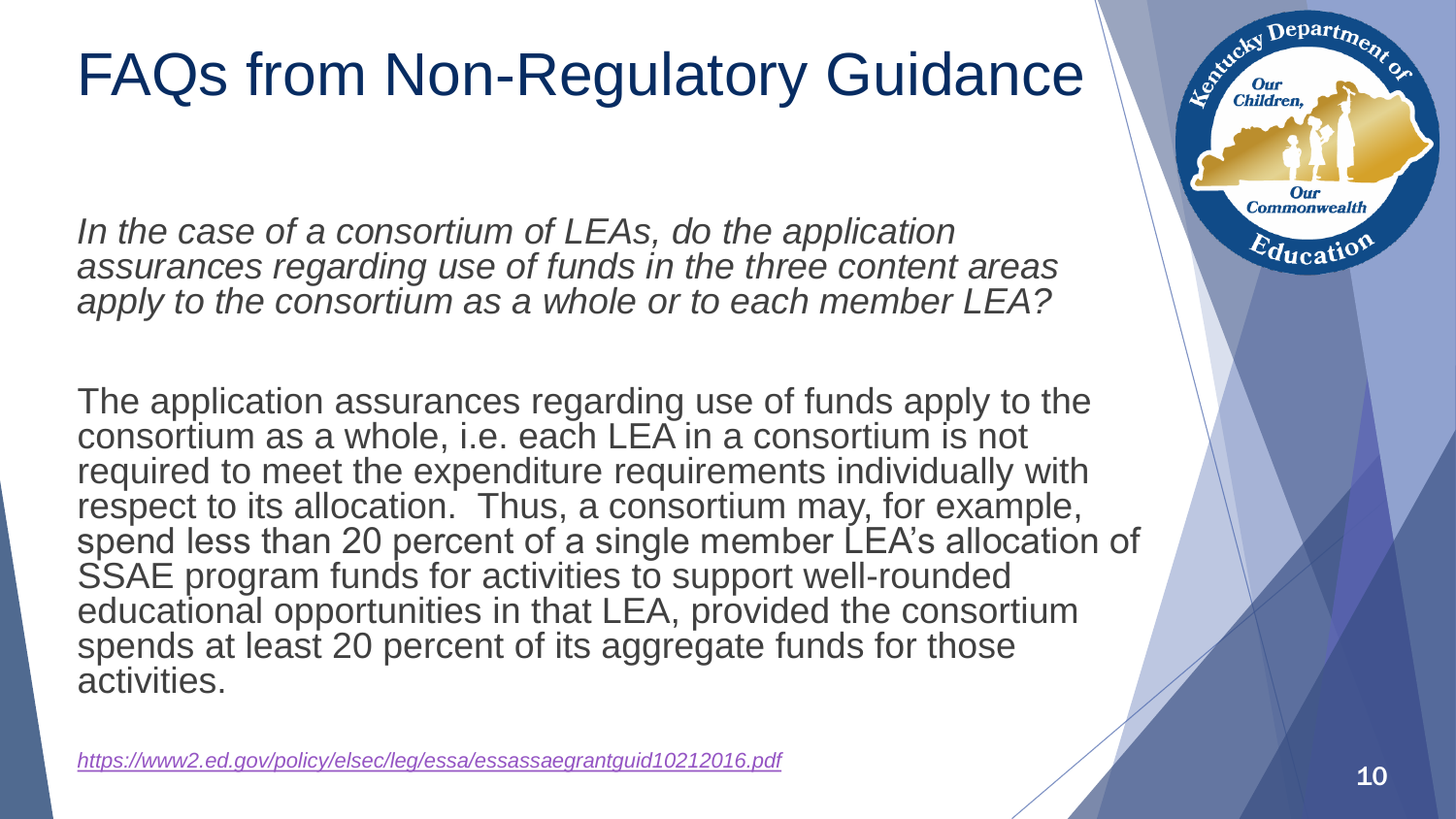## FAQs from Non-Regulatory Guidance (cont.)

*If LEAs apply for funds as a consortium, how is the consortium's funding determined?* 

Section 4105(a)(1) requires that the State make allocations to its LEAs based on each LEA's share of funds under Title I, Part A of the ESEA, and section 4105(a)(3) provides that LEAs may form consortia and combine the allocation that each LEA in the consortium receives to jointly carry out allowable activities. Accordingly, the funding for a consortium is the sum of the allocations of its member LEAs.

*<https://www2.ed.gov/policy/elsec/leg/essa/essassaegrantguid10212016.pdf>*

Legitucky

**Children** 

Our **Commonwealth** 

*ducat*